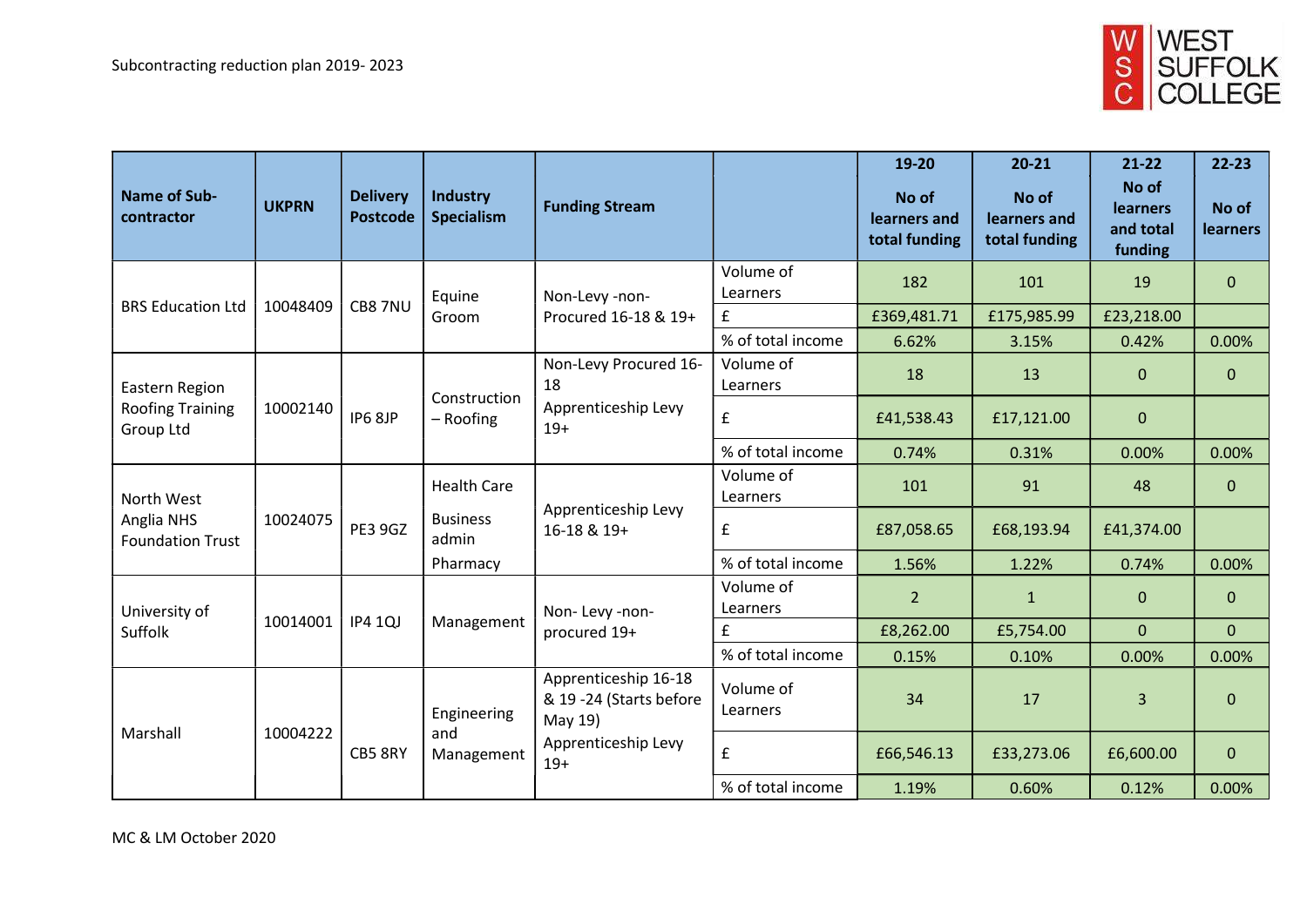

| <b>Essex and Suffolk</b>                     |          |                        |                         | Non-Procured 19+                                                       | Volume of<br>Learners | 13          | 12           | 3              | $\mathbf{0}$   |
|----------------------------------------------|----------|------------------------|-------------------------|------------------------------------------------------------------------|-----------------------|-------------|--------------|----------------|----------------|
| School of<br>Purchasing                      | 10036404 | IP33 3RL               | Procurement             | Apprenticeship Levy<br>$19+$                                           | £                     | £11,546.67  | £10,658.46   | £3,364.00      | $\mathbf{0}$   |
| The Pacific<br>Institute                     | 10020291 | <b>W2 6BD</b>          | Management              |                                                                        | % of total income     | 0.21%       | 0.19%        | 0.06%          | 0.00%          |
|                                              |          |                        |                         | Apprenticeship Levy                                                    | Volume of<br>Learners | 12          | 9            | $\mathbf{0}$   | $\mathbf{0}$   |
|                                              |          |                        |                         | $19+$                                                                  | £                     | £9,010.18   | £6,757.64    | $\overline{0}$ | $\overline{0}$ |
| West Suffolk<br><b>Hospital NHS</b><br>Trust | 10030601 | <b>IP33 2QZ</b>        | Healthcare              | Apprenticeship Levy<br>$19+$                                           | % of total income     | 0.16%       | 0.12%        | 0.00%          | 0.00%          |
|                                              |          |                        |                         |                                                                        | Volume of<br>Learners | 23          | 24           | 11             |                |
|                                              |          |                        |                         |                                                                        | £                     | £12,761.38  | 13,316.22    | £8,213.00      | $\overline{0}$ |
| The Skills<br>Network                        | 10029308 | YQ8 8RY                | Online short<br>Courses | <b>Adult Education</b><br><b>Budget learning</b>                       | % of total income     | 0.23%       | 0.24%        | 0.15%          | 0.00%          |
|                                              |          |                        |                         |                                                                        | Volume of<br>Learners | 124         | 125          | $\mathbf{0}$   | $\mathbf{0}$   |
|                                              |          |                        |                         |                                                                        | £                     | £54,352.88  | £50,200.00   | $\overline{0}$ | $\overline{0}$ |
| <b>Learning Curve</b><br>Group               | 10008935 | <b>DL16 6FS</b>        | Online short<br>courses | Support<br><b>Adult Education</b><br><b>Budget learning</b><br>Support | % of total income     | 0.97%       | 0.90%        | 0.00%          | 0.00%          |
|                                              |          |                        |                         |                                                                        | Volume of<br>Learners | 124         | 125          | $\mathbf{0}$   | $\overline{0}$ |
|                                              |          |                        |                         |                                                                        | £                     | £51,772.36  | £50,200.00   | $\mathbf{0}$   | $\overline{0}$ |
| <b>ICS Learn</b>                             | 10043831 | EH <sub>3</sub><br>6NW | Human<br>Resources      | Apprenticeship Levy                                                    | % of total income     | 0.93%       | 0.90%        | 0.00%          | 0.00%          |
|                                              |          |                        |                         |                                                                        | Volume of<br>Learners | 43          | $\mathbf{0}$ | $\mathbf{0}$   | $\mathbf{0}$   |
|                                              |          |                        |                         |                                                                        | £                     | £31,825.30  | $\mathbf{0}$ | $\overline{0}$ | $\overline{0}$ |
|                                              |          |                        |                         |                                                                        | % of total income     | 0.57%       | 0.00%        | 0.00%          | 0.00%          |
|                                              |          |                        |                         |                                                                        | Volume of             |             |              |                |                |
| <b>Totals</b>                                |          |                        |                         |                                                                        | Learners              | 676         | 518          | 84             | $\mathbf{0}$   |
|                                              |          |                        |                         |                                                                        | £                     | £744,155.69 | £431,460.31  | £82,769.00     | £0.00          |
|                                              |          |                        |                         |                                                                        | % of total income     | 13.33%      | 7.73%        | 1.48%          | 0.00%          |